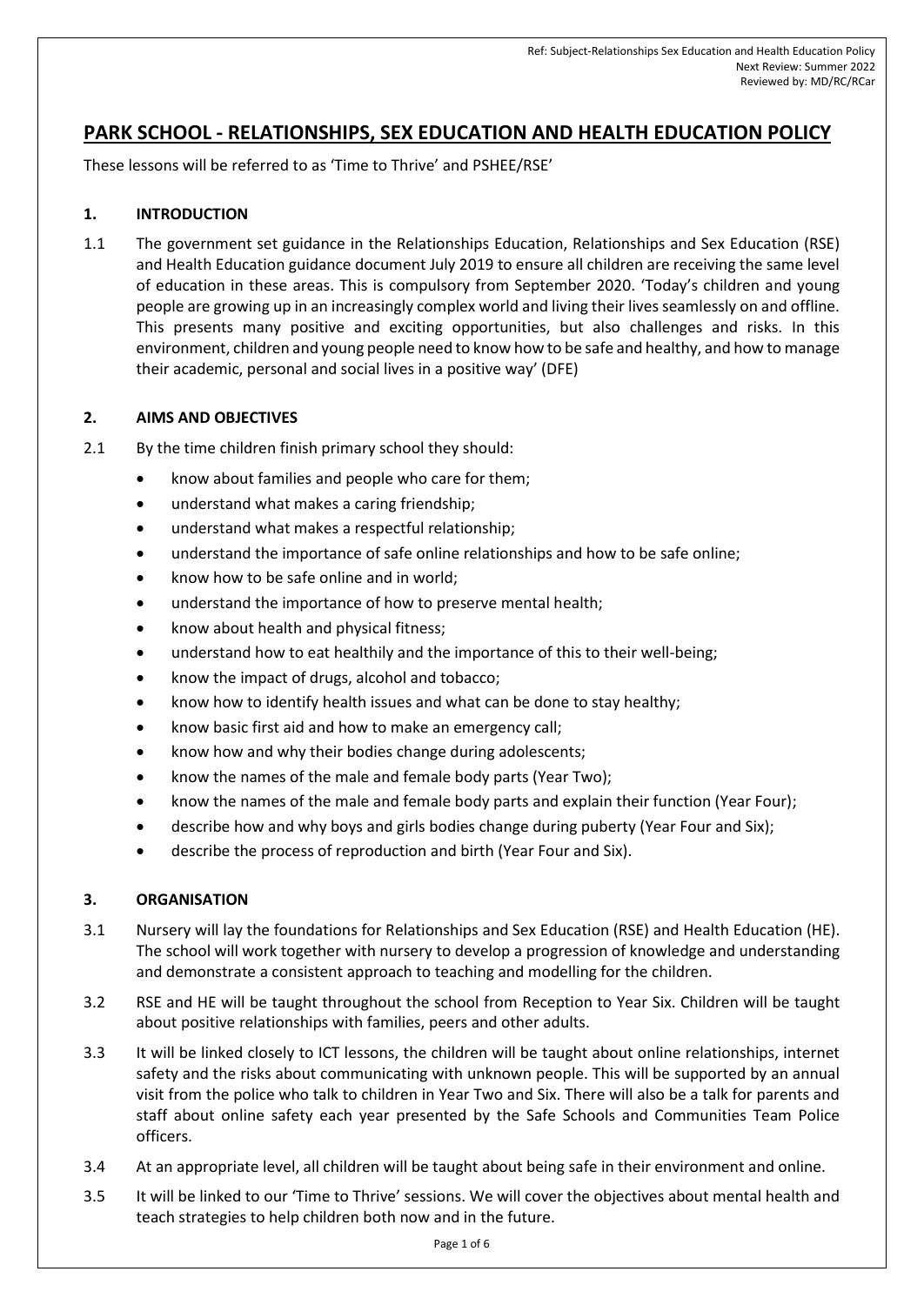- 3.6 In the Junior School, PE staff will teach children about the importance of health and physical fitness. They will also talk about healthy eating. In the Lower School this will link to Science (Year Two Animals including humans objectives) and PSHEE lessons. Healthy eating also can be taught through the cooking and nutrition objectives in Design and Technology lessons in Year 5.
- 3.7 Only Years Five & Six will be taught about the negative impact of drugs, alcohol and tobacco through designated PSHEE lessons.
- 3.8 All children will be taught about making a call to the emergency services and Junior School children will be taught basic first aid.
- 3.9 Years Two, Four and Six will be taught prescribed lessons about puberty and reproduction. The staff will deliver a set lesson using approved resources. This is taught in addition to the Science objectives which are covered in Year Two and Five. Parents have the right withdraw their child from lessons linked to reproduction unless it is taught as part of the science curriculum.
- 3.10 Parents will be informed of the Sex Education programme and a copy of the lessons and resources will be available in the School Office. A letter informing parents about the lessons will go out in the Michaelmas term and the 6 week programme will be delivered in the first six weeks of the Lent term during PSHEE lessons.
- 3.11 Some of the Relationships and Health Education objectives will be identified and listed for staff to include in their teacher led assemblies each year. This chart updated by the teachers, showing the date of the assembly and the member of staff who led the assembly. This will be reviewed termly by the Headteacher.

#### **4. THE ROLE OF PARENTS IN SEX EDUCATION**

- 4.1 The school is well aware that the primary role in children's sex education lies with parents and carers. We wish to build a positive and supportive relationship with the parents of children at our school through mutual understanding, trust and co-operation.
- 4.2 We will ensure that:
	- the RSE and HE policy will be made available to all parents/carers on the school's website and upon request in a paper format from the School office;
	- any questions that parents may have about the sex education of their child are dealt with before the curriculum is delivered to their child;
	- any issue that parents raise with teachers or the Headteacher about this policy or the arrangements for sex education in the school will be taken seriously;
	- that requests for withdrawal from Sex Education will be granted;
	- detailed information about the lessons being deliver is available in the school office.
	- parents are aware that the lessons plans will be followed and not deviated from however, the staff will encourage children to ask their parents if they have any further questions;
	- resources will be held in the school office if parents require support with answering any of their children's questions.
- 4.3 We believe that, through this mutual exchange of knowledge and information, children will benefit from being given a consistent message about their changing body and their increasing responsibilities.

#### **5. THE ROLE OF OTHER MEMBERS OF THE COMMUNITY**

5.1 We encourage other valued members of the community to work with us to provide advice and support to the children with regard to relationships, health and sex education including the local police and medical professionals.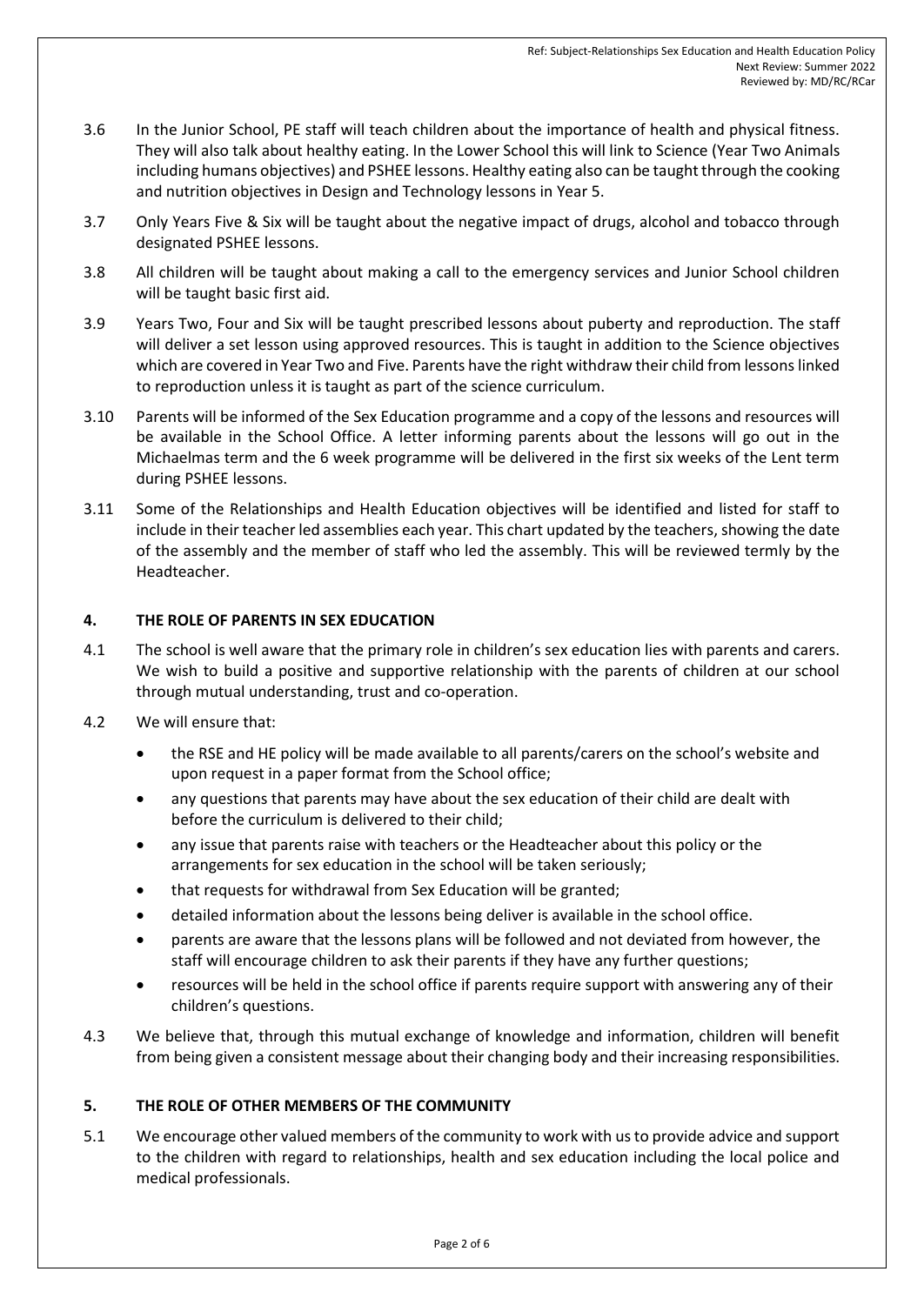### **6. CONFIDENTIALITY**

6.1 Teachers will conduct RSE and HE lessons in a sensitive and confidential manner. However, if a child makes a reference to being involved, or likely to be involved in any children protection issues, the teacher will take the matter seriously and deal with it in line with the School Safeguarding Policy. Teachers will respond in a similar way if a child indicates that they may have been a victim of abuse. (In these circumstances the teacher will talk to the child as a matter of urgency. The teacher will share this information with the DSL. The Headteacher, in the role of DSL, will then deal with the matter in consultation with health care professionals as detailed in the Safeguarding Policy).

#### **7. THE ROLE OF THE HEADTEACHER**

- 7.1 It is the responsibility of the Headteacher to ensure that both staff and parents are informed about our RSE and HE policy, and that the policy is implemented effectively. It is also the Headteacher's responsibility to ensure that members of staff are given sufficient training so that they can teach effectively and handle any difficult issues with sensitivity and appropriate support.
- 7.2 The Headteacher, where appropriate, liaises with external agencies regarding the school RSE and HE programme, and ensures that all adults who work with children on these issues are aware of the school policy, and that they work within this framework.
- 7.3 The Headteacher monitors this policy on a regular basis and discusses it with the members of staff involved in its implementation.

#### **8. MONITORING AND REVIEW**

- 8.1 The RSE and HE policy is reviewed on an annual basis. If the policy needs modification, amendments are made after discussion with staff.
- 8.2 Serious consideration is given to any comments from parents about the programme and a record is made of all such comments and their outcomes.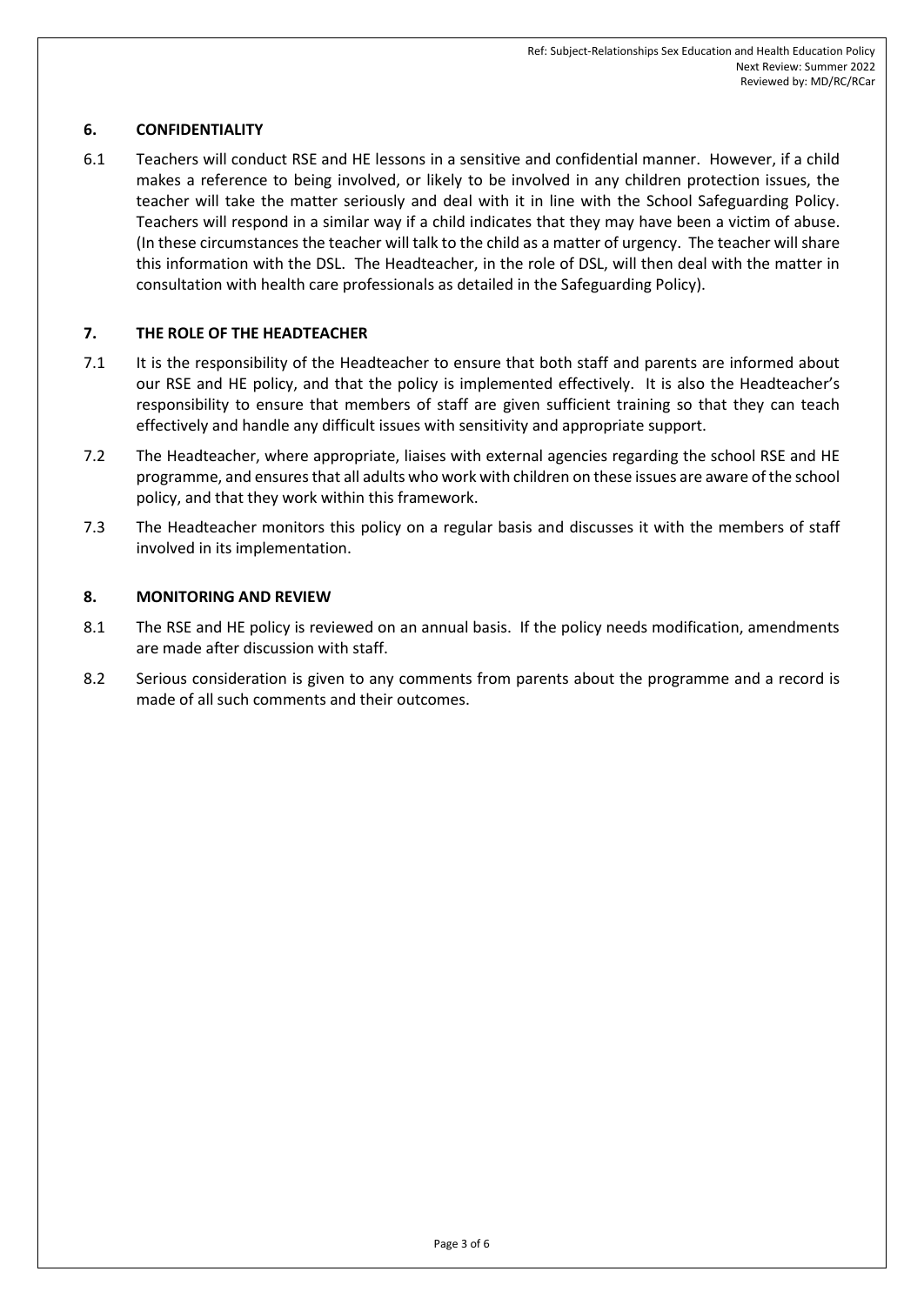# **Relationships, Health and Wider World Education**

| Michaelmas 1                                                                                                                                                                                                                                                                                                                                                                                                                                                             |  | Michaelmas 2                                                                                                                                                                                                                                                                                                                                                                                                                                                                                                                                                                                                                                                               | Lent 1                                                                                                                                                                                                                                                                                                                                                                                                                                                                                                                                                                                                                                                                                                                                                                                                            | Lent 2                                                                                                                                                                                                                                                                                                                                                                                                       | Summer 1                                                                                                                                                                                                                                                                                                                                                                                                                                                               | Summer 2                                                                                                                                                                                                                                                                                                                                     |
|--------------------------------------------------------------------------------------------------------------------------------------------------------------------------------------------------------------------------------------------------------------------------------------------------------------------------------------------------------------------------------------------------------------------------------------------------------------------------|--|----------------------------------------------------------------------------------------------------------------------------------------------------------------------------------------------------------------------------------------------------------------------------------------------------------------------------------------------------------------------------------------------------------------------------------------------------------------------------------------------------------------------------------------------------------------------------------------------------------------------------------------------------------------------------|-------------------------------------------------------------------------------------------------------------------------------------------------------------------------------------------------------------------------------------------------------------------------------------------------------------------------------------------------------------------------------------------------------------------------------------------------------------------------------------------------------------------------------------------------------------------------------------------------------------------------------------------------------------------------------------------------------------------------------------------------------------------------------------------------------------------|--------------------------------------------------------------------------------------------------------------------------------------------------------------------------------------------------------------------------------------------------------------------------------------------------------------------------------------------------------------------------------------------------------------|------------------------------------------------------------------------------------------------------------------------------------------------------------------------------------------------------------------------------------------------------------------------------------------------------------------------------------------------------------------------------------------------------------------------------------------------------------------------|----------------------------------------------------------------------------------------------------------------------------------------------------------------------------------------------------------------------------------------------------------------------------------------------------------------------------------------------|
| What groups and<br>communities do we<br>belong to and what is<br>the purpose of rules?'<br>Class rules<br>Children will discuss class<br>rules together with their<br>peers and their teacher.<br>We will talk about ways<br>we can look after each<br>other and keep each<br>other safe.<br><b>Groups and communities</b><br>Children will discuss the<br>groups and communities<br>targets.<br>they belong to and<br>discuss how these might<br>differ or be the same. |  | What is the same and<br>different about us?'<br>All about us<br>Children will discuss the<br>similarities and differences<br>between themselves and<br>others. They will identify what<br>makes them unique.<br><b>Setting Goals</b><br>Children will consider their<br>strengths and weaknesses.<br>They will recognise what they<br>are good at and will<br>understand how to set simple<br>Dealing with change or loss<br>We will talk about how<br>change is part of everyone's<br>lives. Children will discuss<br>change or loss they have<br>encountered. They will talk<br>about how it made them feel<br>and discuss ways in which to<br>cope with their emotions. | 'What helps us stay healthy?'<br><b>Healthy Diet</b><br>Children will learn the<br>importance of a healthy diet<br>and what constitutes a<br>healthy meal.<br><b>Physical Health</b><br>Children will discuss the<br>importance of physical<br>activity, sleep and rest as part<br>of a healthy lifestyle.<br><b>Hygiene</b><br>We will discuss the way in<br>which bacteria and germs can<br>spread and how good hygiene<br>can prevent us from being ill.<br>We will highlight the<br>importance of hand washing,<br>and teach the children the<br>most effective way to wash<br>our hands.<br><b>Medicine</b><br>Children will reflect on the<br>role of medicines in helping<br>us recover from illness but<br>they will understand that<br>certain medicines can make<br>us unwell if not used<br>correctly. | 'What can we do with<br>money?'<br>How do we get it?<br>Children will consider where<br>money comes from.<br>How do we manage it?<br>We will discuss how money is<br>kept and about how we<br>manage it.<br>What is it used for?<br>Children will identify what<br>money is used for. We will<br>discuss the differences<br>between 'wants' and 'needs'<br>and consider things that<br>money is crucial for. | Who helps to keep us<br>safe?'<br>Jobs<br>Children will discuss the<br>iobs of those closest to<br>them, and talk about<br>their role in our<br>community. We will<br>discuss the roles of people<br>who keep us safe.<br><b>Emergencies</b><br>We will talk about the<br>roles of people who work<br>in the emergency services<br>and how to get their help.<br>Children will understand<br>how and when to ask for<br>assistance should they<br>feel unsafe or hurt. | 'How can we look after<br>each other and the<br>world?'<br>Our Impact<br>Children will consider the<br>impact of their actions on<br>those around them, and<br>the wider effects of<br>choices they make.<br>Caring<br>Children will be<br>encouraged to think about<br>how they can care for<br>animals and the<br>environment they live in |
|                                                                                                                                                                                                                                                                                                                                                                                                                                                                          |  |                                                                                                                                                                                                                                                                                                                                                                                                                                                                                                                                                                                                                                                                            |                                                                                                                                                                                                                                                                                                                                                                                                                                                                                                                                                                                                                                                                                                                                                                                                                   |                                                                                                                                                                                                                                                                                                                                                                                                              |                                                                                                                                                                                                                                                                                                                                                                                                                                                                        |                                                                                                                                                                                                                                                                                                                                              |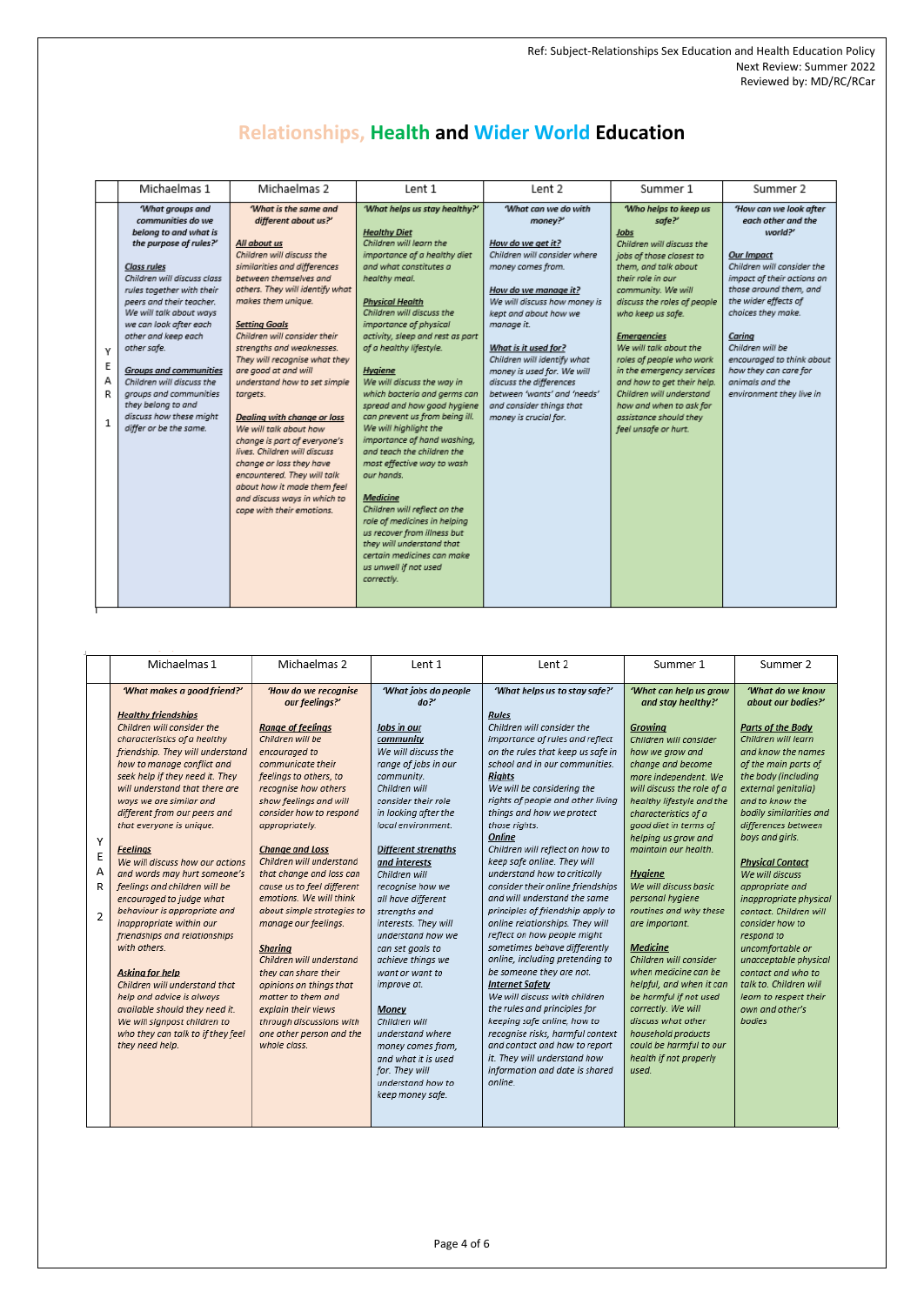|   | Michaelmas 1                         | Michaelmas 2               | Lent 1                                                | Lent 2                                                | Summer 1                                       | Summer 2                                            |
|---|--------------------------------------|----------------------------|-------------------------------------------------------|-------------------------------------------------------|------------------------------------------------|-----------------------------------------------------|
|   | 'How can we be a good<br>friend?     | 'What keeps us safe?'      | 'What are families like?'                             | What makes a<br>community?'                           | 'Why should we keep active<br>and sleep well?' | 'How can we manage<br>risk in different<br>places?' |
|   |                                      | Keeping safe at home &     | <b>Different Families</b><br>Children will understand |                                                       |                                                |                                                     |
|   | <b>Importance</b> of                 | school                     |                                                       | <b>Communities</b>                                    | <b>Healthy Eating</b>                          |                                                     |
|   | friendship<br>Children will consider | Children will understand   | that families can look                                | Children will consider the                            | Children will understand what                  | <b>Assessing Risk in</b>                            |
|   |                                      | their responsibilities,    | different. We will consider                           | groups and communities                                | constitutes a healthy diet,                    | different situations                                |
|   | the value in healthy and             | riahts and duties.         | single parents, same sex                              | they belong to.                                       | including understanding                        | Children will<br>understand how to                  |
|   | positive relationships.              |                            | parents, step-parents,                                |                                                       | calories and other nutritional                 |                                                     |
|   | They will be encouraged              | Rules and the law          | blended families, foster and                          | <b>Values and Customs</b><br>Children will understand | content. They will understand                  | manage risk in familiar                             |
|   | to consider when a                   | We will discuss the rules  | adoptive parents. We will                             |                                                       | the characteristics and risks of               | situations (water, fire,                            |
|   | relationship is making               | and laws that keep         | discuss features of a                                 | that people across the                                | a poor diet.                                   | sun, sea).                                          |
|   | them feel unhappy or                 | people safe, both in       | positive family life and how                          | world have different values                           | <b>Health and Prevention</b>                   |                                                     |
|   | unsafe and where to                  | school and in our          | care is demonstrated in                               | and customs.                                          | Children will understand the                   | <b>Influence of Peers</b>                           |
|   | ask for help.                        | community.                 | families.                                             |                                                       | importance of sleep, dental                    | Children will                                       |
| Y |                                      |                            |                                                       | <b>Similarities and differences</b>                   | health and simple hygiene                      | understand the notion                               |
|   | <b>Online relationships</b>          | Antisocial behaviour       | Marriage                                              | Children will appreciate                              | routines. They will understand                 | of 'peer pressure' and                              |
| E | We will discuss how the              | Children will understand   | Children will know that                               | that everybody is unique.                             | what is meant by a habit and                   | will be tooled with                                 |
| A | same principles apply to             | what anti-social           | marriage (can be same sex)                            | They will know that there                             | will consider what drugs are                   | strategies to resist                                |
| R | online relationships as              | behaviour is and how it    | represents a formal and                               | are ways in which we are                              | common in everyday life                        | putting themselves in                               |
|   | face-to-face                         | can affect people.         | legally recognised                                    | the same as other people.                             | (medicines, caffeine, alcohol                  | unsafe situations in                                |
|   | relationships and the                |                            | commitment of two people                              |                                                       | and tobacco).                                  | order to please others.                             |
| 3 | importance of respect,               | <b>Age restrictions</b>    | to each other which is                                | <b>Our Environment</b>                                | <b>Physical Health and fitness</b>             |                                                     |
|   | even when we may be                  | Children will understand   | intended to be lifelong.                              | We will discuss the                                   | We will discuss the importance                 | <b>Staying safe online</b>                          |
|   | anonymous. Children                  | why social media, some     |                                                       | sustainability of the                                 | of an active lifestyle and                     | We will discuss the risks                           |
|   | will think about what                | computer games and         | <b>Change and loss</b>                                | environment across the                                | consider the positive impact of                | of being online. Children                           |
|   | sort of boundaries are               | online gaming is age       | Children will consider the                            | wold and the children will                            | building regular exercise into                 | will know that                                      |
|   | appropriate in                       | restricted. They will know | kinds of change that                                  | consider how they can play                            | daily and weekly routines.                     | sometimes people                                    |
|   | friendships, including in            | how to be a discerning     | happen in life and the                                | a part in protecting it.                              | Children will understand how                   | behave differently                                  |
|   | the digital context.                 | consumer of information    | feelings associated with                              |                                                       | and when to seek support if                    | online. They will know                              |
|   |                                      | online including           | this. Children will recognise                         | Money                                                 | they are worried about their                   | that the images in the                              |
|   |                                      | understanding that         | that throughout the course                            | Children will understand                              | health.                                        | media do not                                        |
|   |                                      | information, including     | of their lives, they too, will                        | that money forms a vital                              | <b>Balance</b>                                 | necessarily reflect                                 |
|   |                                      | that from search engines,  | change and can set                                    | part of life. They will                               | Children will understand the                   | reality. They will                                  |
|   |                                      | is ranked, selected and    | personal targets in order to                          | understand what is meant                              | importance of striking a                       | understand how                                      |
|   |                                      | taraeted.                  | affect change.                                        | by 'interest' and 'loan'.                             | balance, particularly between                  | information and data is                             |
|   |                                      |                            |                                                       |                                                       | online and offline life                        | shared and used online.                             |

|                  | Michaelmas 1                                                                                                                                                                                              | Michaelmas 2                                                                                                                                                                                                                                                                                    | Lent 1                                                                                                                                                                                                        | Lent 2                                                                                                                                                                                                                                                   | Summer 1                                                                                                                                                                       | Summer 2                                                                                                                                                        |
|------------------|-----------------------------------------------------------------------------------------------------------------------------------------------------------------------------------------------------------|-------------------------------------------------------------------------------------------------------------------------------------------------------------------------------------------------------------------------------------------------------------------------------------------------|---------------------------------------------------------------------------------------------------------------------------------------------------------------------------------------------------------------|----------------------------------------------------------------------------------------------------------------------------------------------------------------------------------------------------------------------------------------------------------|--------------------------------------------------------------------------------------------------------------------------------------------------------------------------------|-----------------------------------------------------------------------------------------------------------------------------------------------------------------|
|                  | 'What strengths,<br>skills and interests do<br>we have?'<br>Self-Worth                                                                                                                                    | 'Why should we eat well<br>and look after our health?'<br><b>Physical health and fitness</b><br>Children understand the                                                                                                                                                                         | 'How can we manage<br>our feelings?'<br><b>Range of emotions</b><br>Children will                                                                                                                             | 'How do we treat others with<br>respect?'<br><b>Relationships</b><br>Children will recoanise that                                                                                                                                                        | 'How can our choices<br>make a difference to our<br>lives, the lives of others<br>and the environment?'                                                                        | 'What do we know about<br>puberty, reproduction,<br>gender identities and<br>relationships?'                                                                    |
|                  | Children will know the<br>importance of self-<br>respect and how this<br>links to their own<br>happiness.<br><b>Social Media</b>                                                                          | mental and physical benefits<br>of an active lifestyle. They will<br>be aware of the risks<br>associated with an inactive<br>lifestyle and they will<br>understand what is meant by<br>a habit.                                                                                                 | understand that they<br>may experience<br>conflicting emotions.<br>They will learn when<br>they might need to<br>listen to their emotions<br>and will be tooled with                                          | friendships and relationships should<br>be respectful. They will understand<br>that the principles of online<br>relationships should be the same as<br>face-to-face relationships, but will<br>acknowledge that people<br>sometimes behave differently   | <b>Sustainability</b><br>We will discuss the<br>impact of our actions on<br>others and the<br>environment. We will<br>consider the sustainability<br>of the environment across | <b>Reproduction</b><br>Children will learn about<br>human reproduction.<br>Puberty<br>They will learn how their<br>body will, and emotions                      |
| Υ<br>E<br>А<br>R | We will discuss why<br>social media, some<br>computer games and<br>online games are age<br>restricted. Children<br>will know that the<br>internet can be a                                                | <b>Healthy eating</b><br>We will discuss what<br>constitutes a healthy diet and<br>children will know the<br>characteristics of a poor diet<br>and the risks associated with                                                                                                                    | strategies to overcome<br>them. They will<br>understand that<br>emotions, in particular,<br>may be heightened<br>throughout puberty.                                                                          | online. Children should be able to<br>critically consider their friendships,<br>including an awareness of the risks<br>associated with people they have<br>never met.<br><b>Rights, responsibilities and duties</b><br>Children will recognise that they | the world and think about<br>ways in which we can<br>help. They will<br>understand what it<br>means to be<br>'enterprising'.                                                   | may change as they<br>approach and move<br>through puberty.<br>Civil partnership and<br>marriage<br>Children will recognise that<br>civil partnerships and      |
| 4                | negative place where<br>online abuse, trollina<br>and bullying can take<br>place, which can have<br>an impact on mental<br>health.                                                                        | that.<br><b>Health and prevention</b><br>Children will begin to<br>recognise the early signs of<br>physical illness. They will<br>learn the facts and science                                                                                                                                   | <b>Negative Pressure</b><br>We will discuss the<br>kinds of negative<br>pressure children may<br>feel and how they can<br>manage it.                                                                          | have responsibilities, rights and<br>duties. They will understand that<br>people can disagree but will be<br>tooled with strategies to resolve<br>differences in an amicable manner.                                                                     | Money<br>Children will consider<br>where money comes from<br>and what it is for. They<br>will understand what is<br>meant by 'interest' and<br>loan'.                          | marriage are examples of<br>stable, loving relationships<br>and a demonstration of the<br>commitment between two<br>people who love and care<br>for each other. |
|                  | <b>Media Images</b><br>Children will know<br>that images in the<br>media do not<br>necessarily reflect<br>reality and will be<br>tooled with ways in<br>which to manage<br>their consumption of<br>these. | relating to allergies,<br>immunisation and<br>vaccination. We will consider<br>how simple hygiene routines<br>can prevent the spread of<br>bacteria and viruses. Children<br>will be aware of drugs that<br>are common in everyday life<br>and are aware of how to get<br>help in an emergency. | Change<br>Children will<br>understand that they<br>will experience different<br>kinds of change in life.<br>They will be aware of<br>the feelings associated<br>with change and how<br>they can manage these. | <b>Similarities and Differences</b><br>Children will be prompted to notice<br>that everybody is unique. They will<br>consider what it means to be part<br>of a community and about differing<br>values and customs around the<br>world.                  | <b>Personal taraets</b><br>Children will understand<br>that they can set personal<br>taraets for the future and<br>consider steps in order to<br>achieve them.                 | Sex, gender and sexual<br>orientation<br>We will discuss the<br>difference between sex,<br>gender identity and sexual<br>orientation.                           |